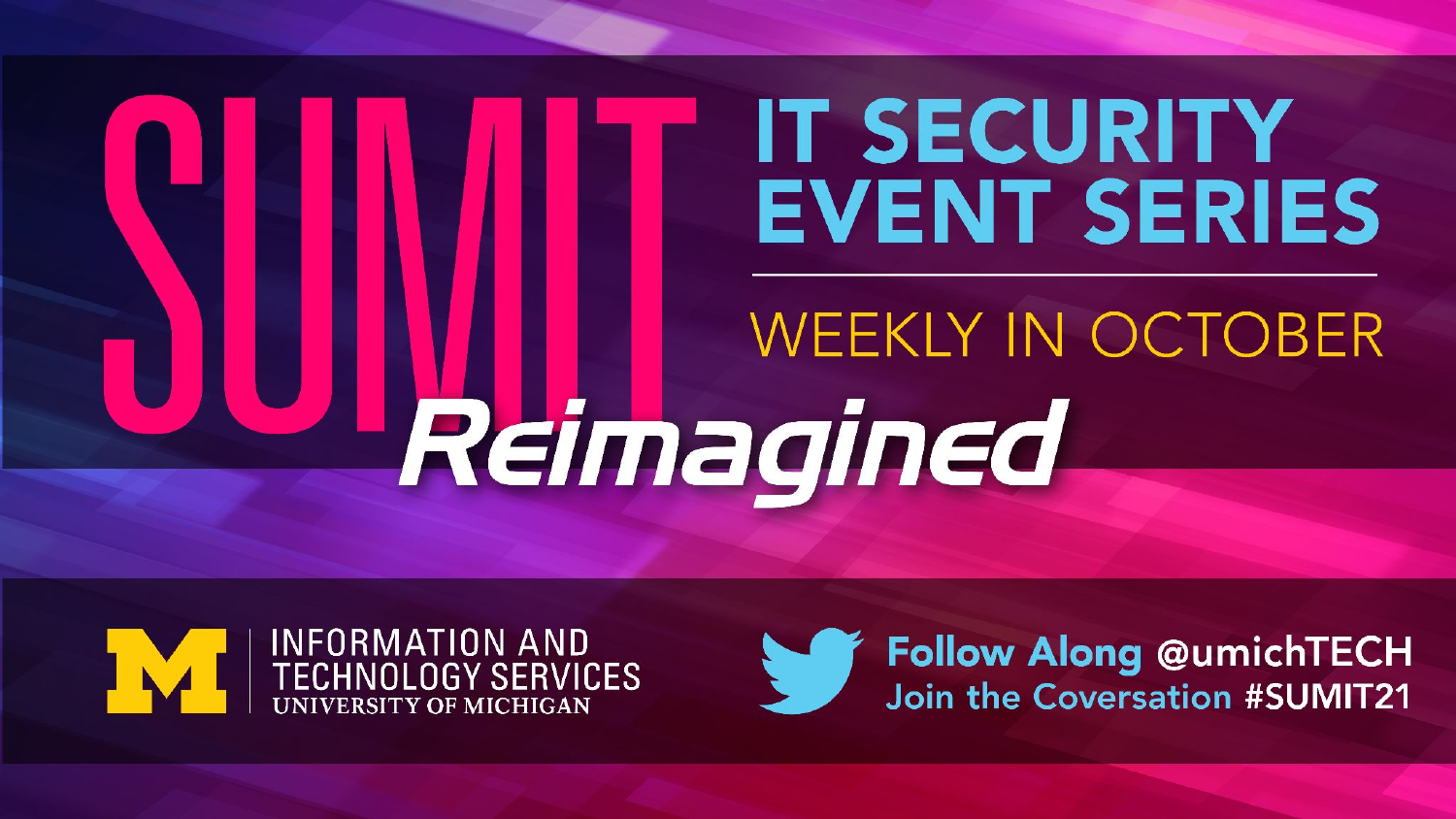### Zoom Security and Privacy Updates: Journey since Implementation

Maggie Davidson & Asmat Noori ITS Support Services & ITS Information Assurance



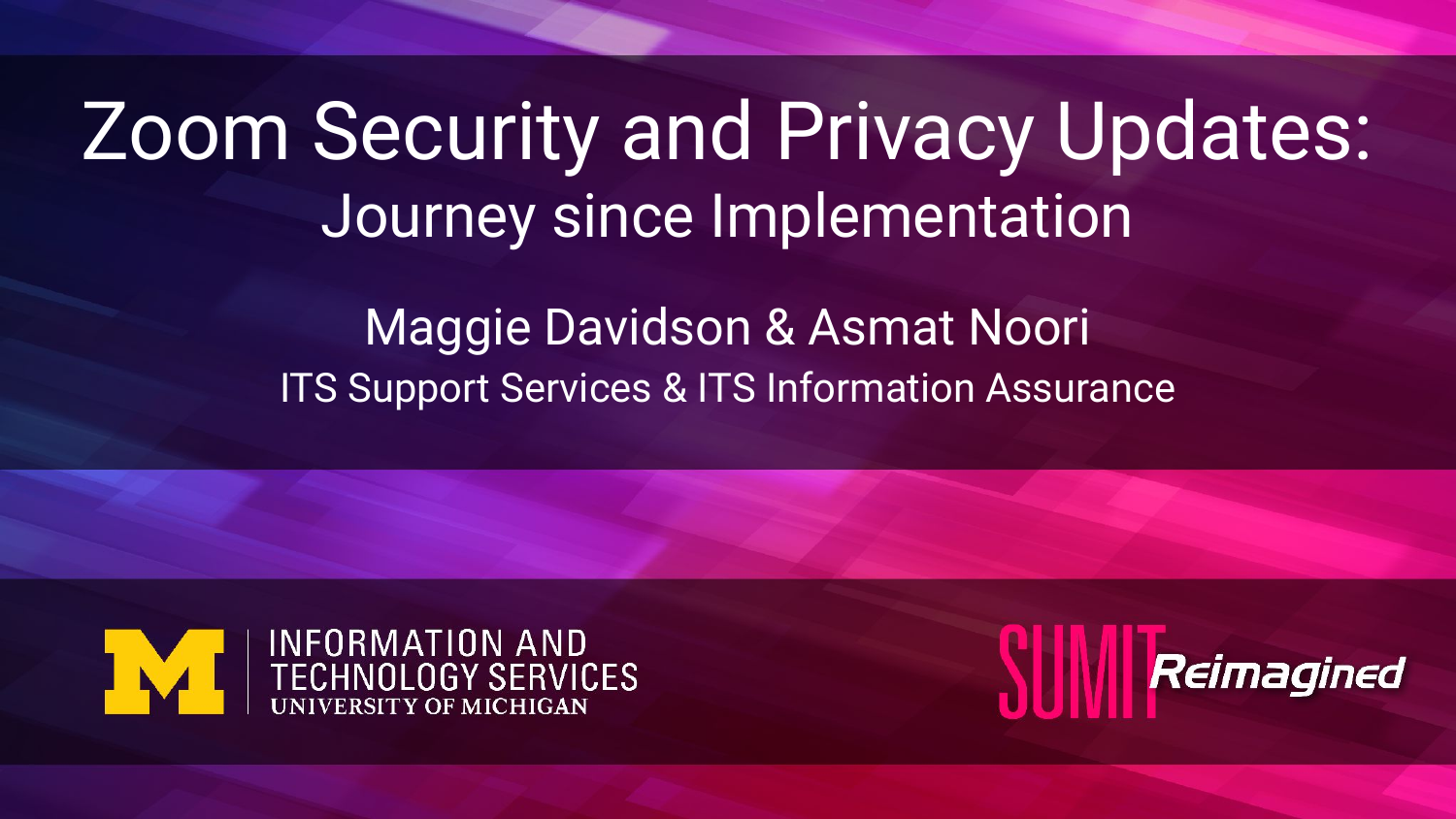## Zoombombing: Security in Zoom



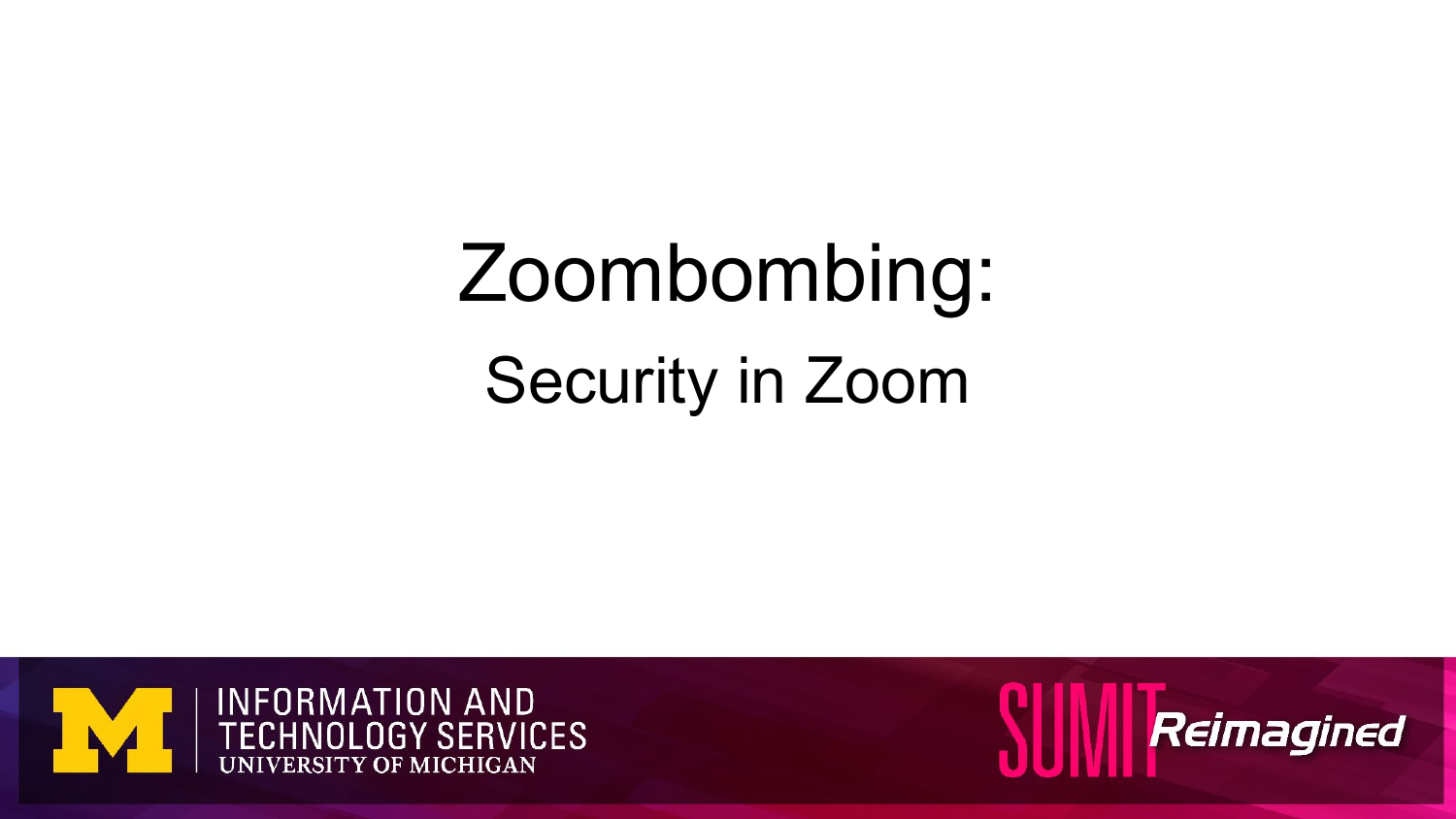#### "Zoombombers"

- "[Zoombomber"](https://en.wikipedia.org/wiki/Zoombombing) an uninvited person who joins a video conferencing meeting or webinar, often with malicious intent to disrupt the event
- Zoombombing is illegal in the US
- Zoombombing became a global problem when the world moved to video conferencing due to the pandemic
- Zoombombing does not only impact Zoom--it impacts all video conferencing tools (named because Zoom is the most widespread tool)



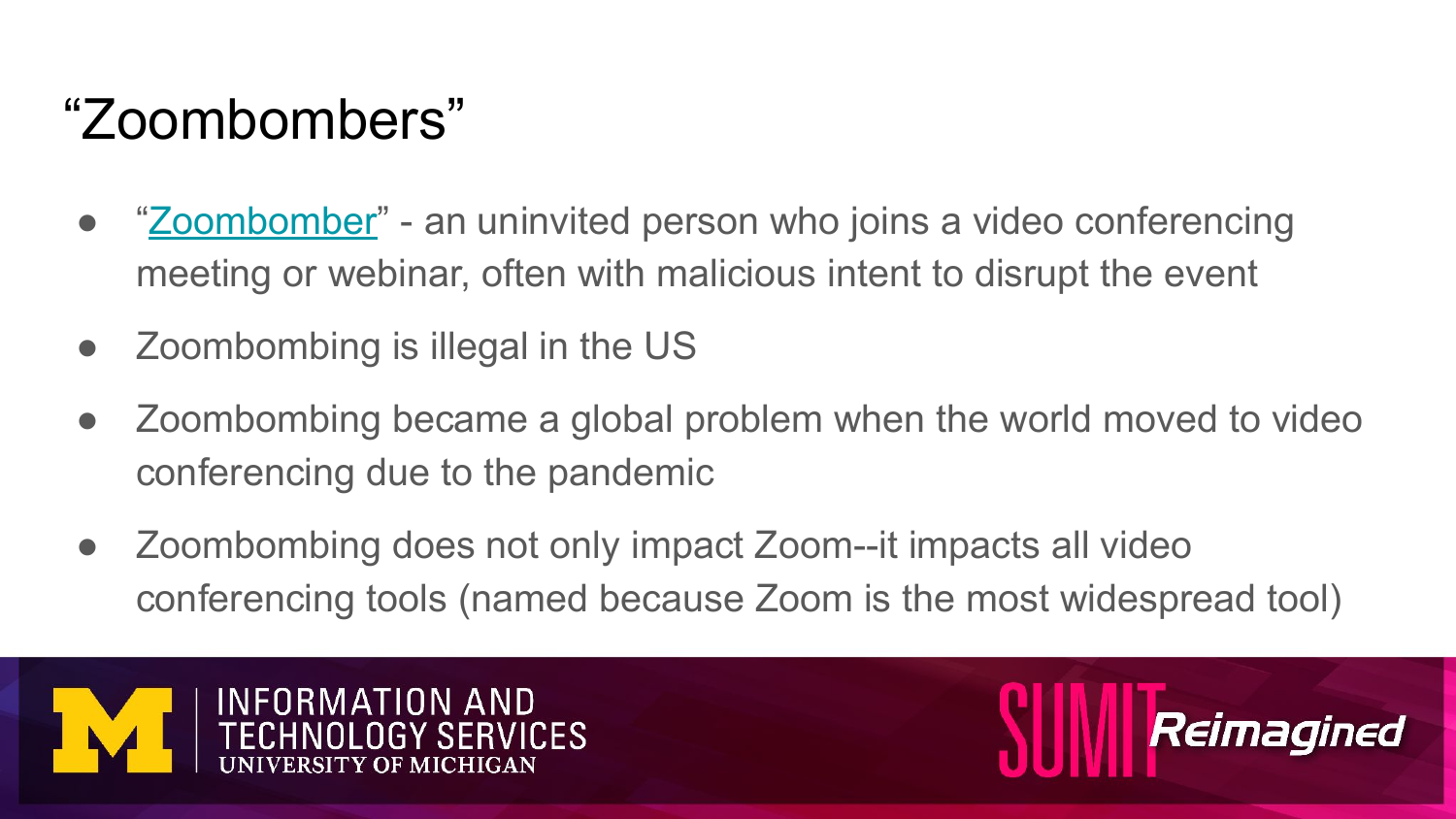#### How do Zoombombers get in?

- **[Brute Force:](https://en.wikipedia.org/wiki/Brute-force_attack) randomly trying a meeting/webinar ID or URL until they find** one that is in session that they can join
- **Exploited Info: finding a meeting/webinar ID or URL posted on publicly** accessible websites or shared with them directly
	- Posted by the organizers on U-M sites for promotion
	- Posted by a participant on social media, such as by a student who thinks it would be "funny" to have a Zoombomber interrupt class

Reimagined

○ Sent by a participant directly to the Zoombomber

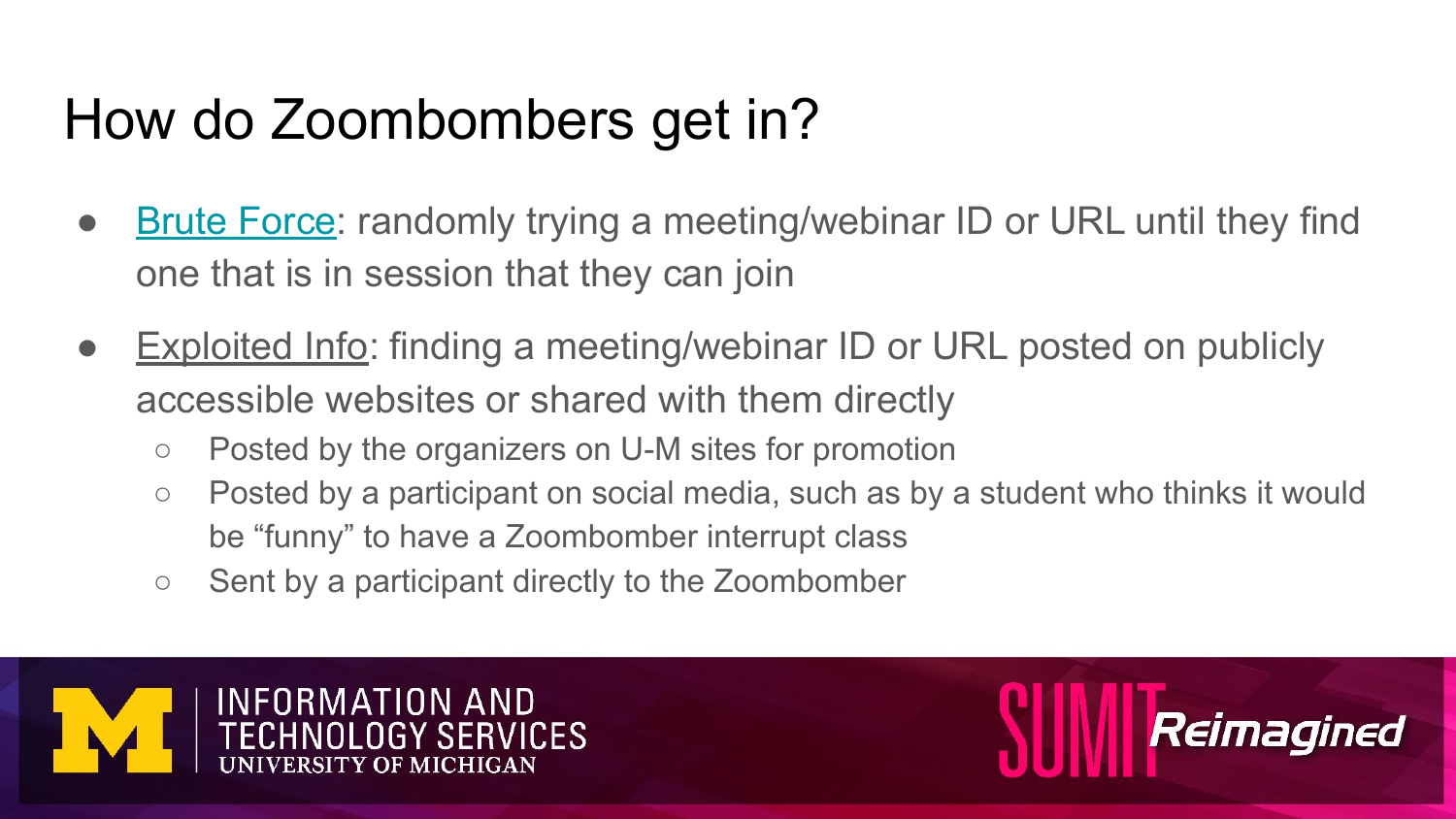#### What might Zoombombers do?

Every situation is different, but here are some things Zoombombers might do

- Share their screen to show disturbing images or videos
- Say disturbing things or play disturbing audio
- Show disturbing images, videos, or text on their camera
- Post disturbing messages in the chat (meetings or webinars) or Q&A (webinars only)
- Change their display name to disturbing phrases



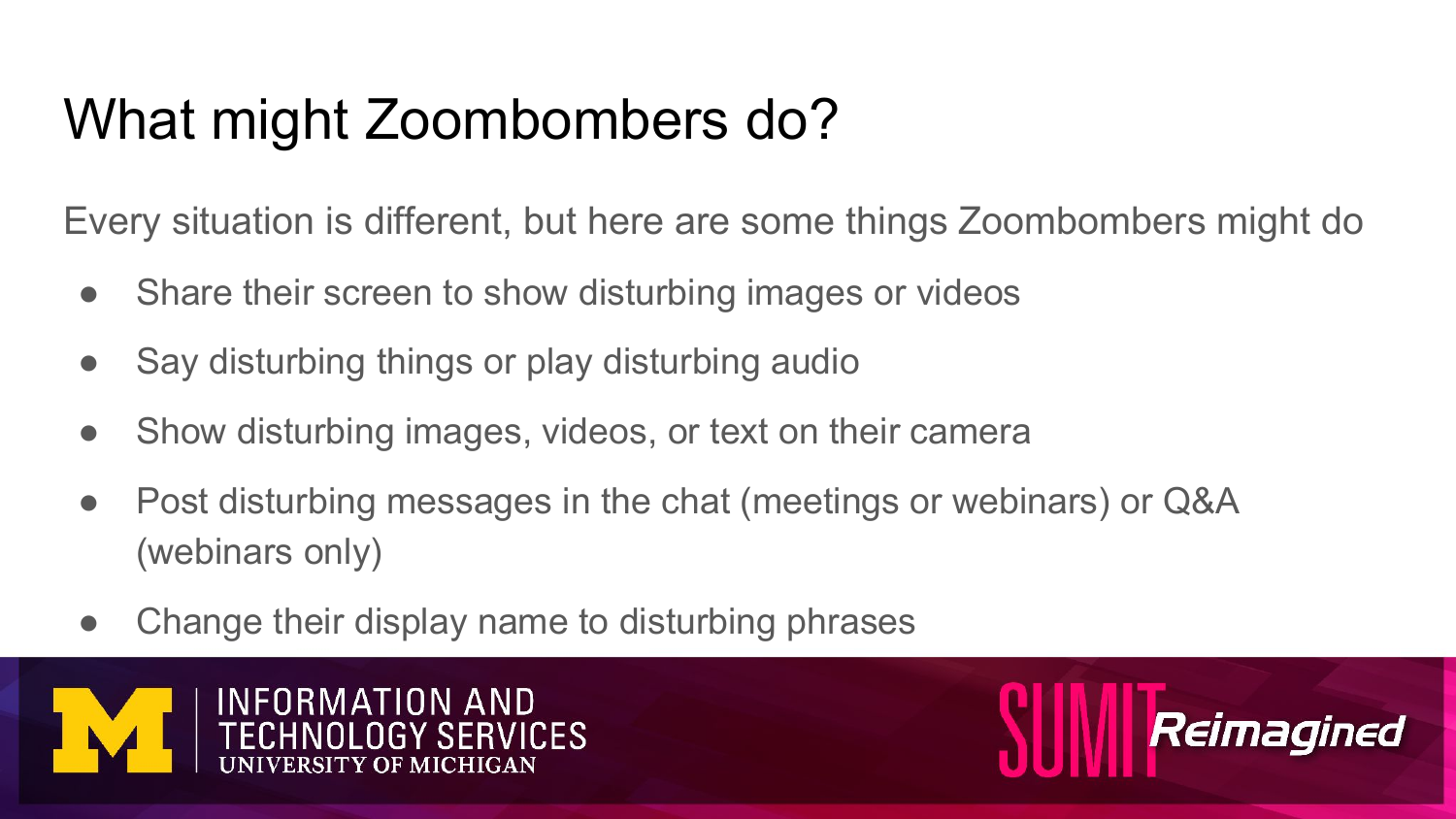#### What can I do?

- 1. **Proactively Control Access ("Access")**: Prevent Zoombombers from getting in
	- It is VERY IMPORTANT that you add security settings to your meetings, webinars, and recordings
	- Avoid posting Zoom meeting, webinar, or recording URLs publicly
- 2. **Proactive Settings ("Settings")**: Control what participants can do to minimize possibilities for disruption if a Zoombomber does get in
- 3. **Reactive**: Know how to respond if Zoombombers do get in



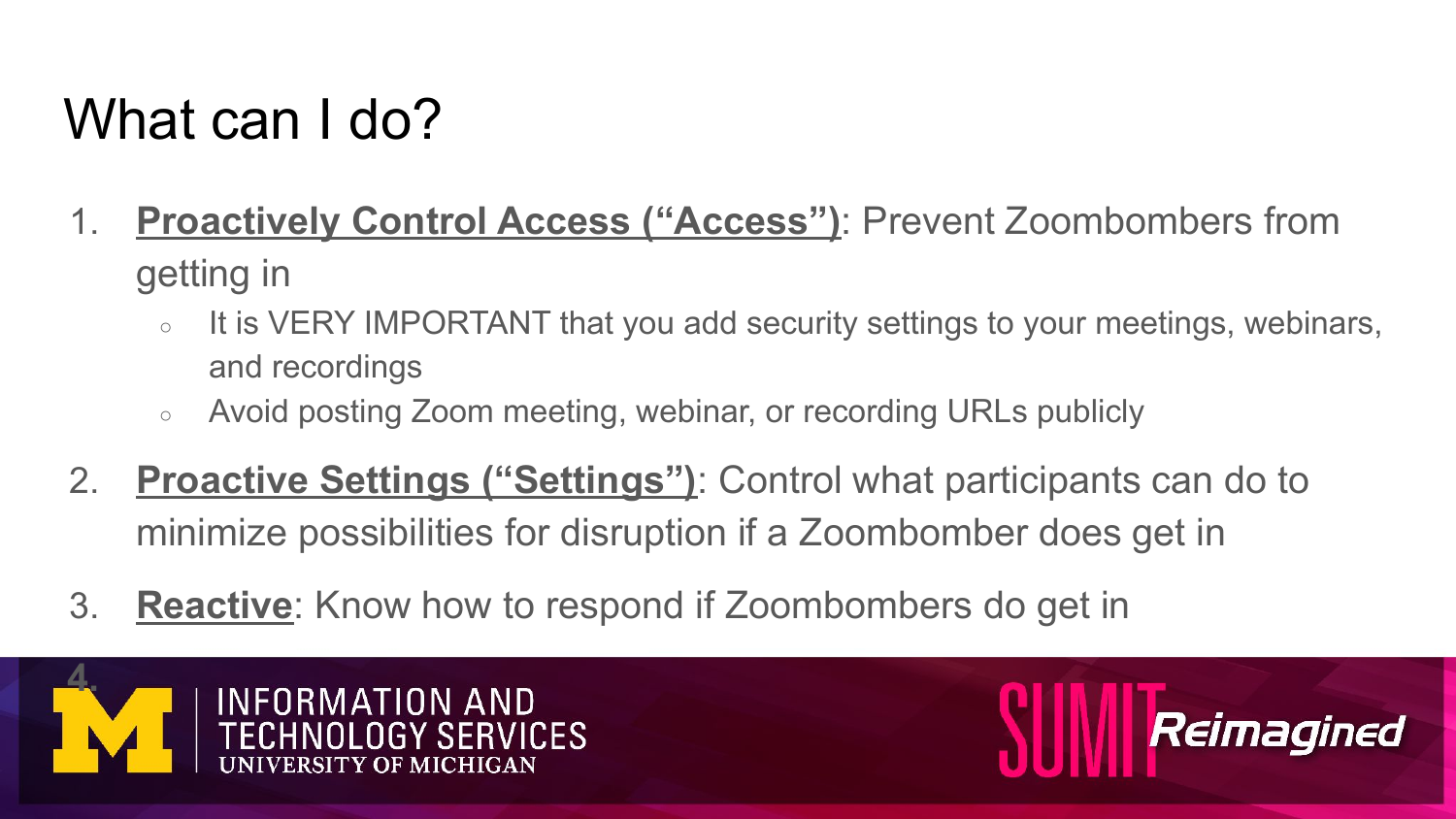#### **Access: [Security Settings Comparison](https://teamdynamix.umich.edu/TDClient/30/Portal/KB/ArticleDet?ID=3003)**

| <b>Security Setting</b>                                                           | <b>Effective at preventing</b><br>brute force attacks? | <b>Effective at preventing</b><br>exploited info attacks? |
|-----------------------------------------------------------------------------------|--------------------------------------------------------|-----------------------------------------------------------|
| <b>Require authentication to</b><br>join - University of Michigan<br><b>Users</b> | Yes                                                    | Yes                                                       |
| Passcode                                                                          | Yes                                                    | <b>No</b>                                                 |
| <b>Waiting Room</b>                                                               | Yes                                                    | Yes                                                       |



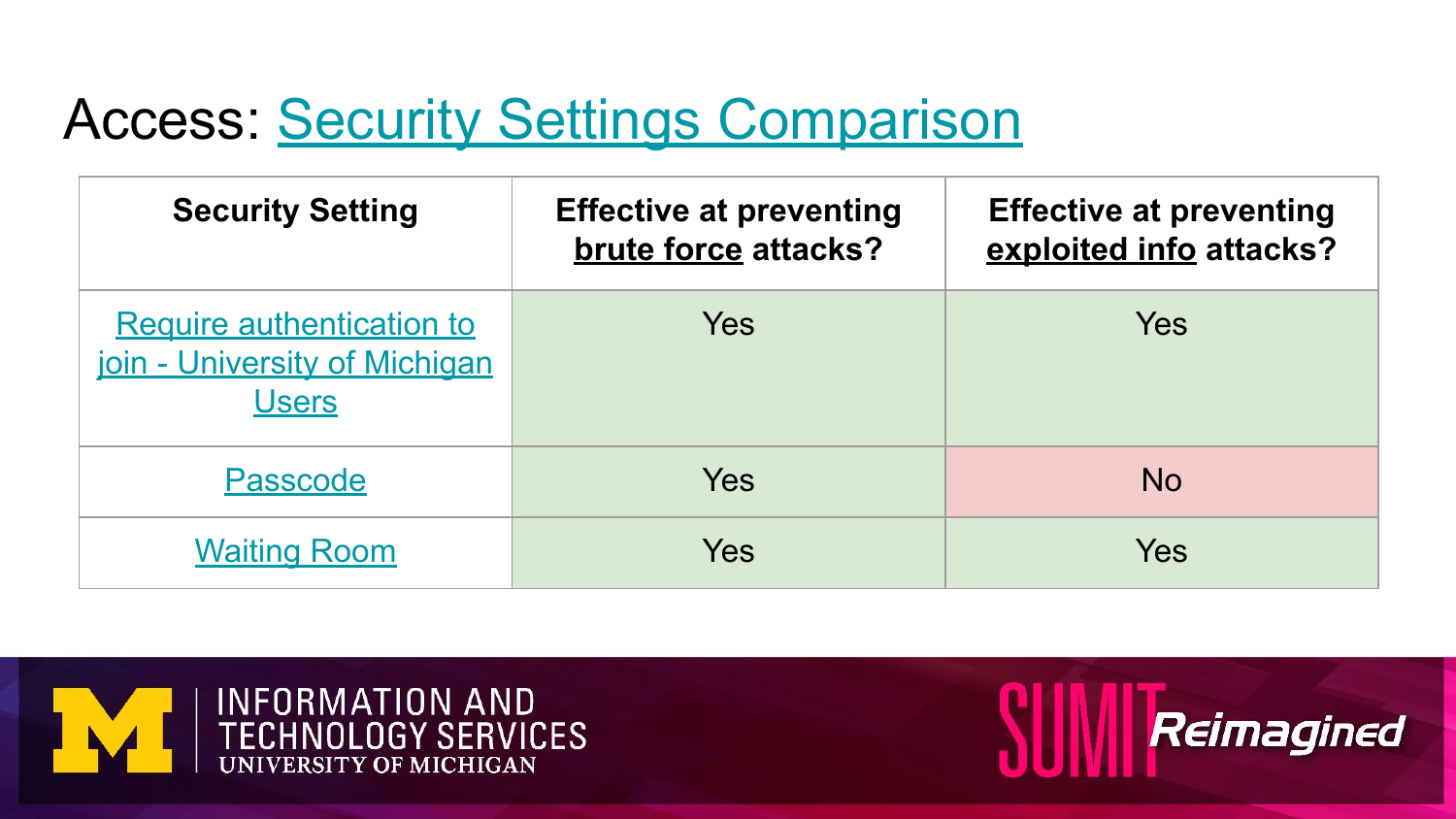#### Use Webinars instead of Meetings for Public Events

- Zoom Webinars are more secure than Meetings because Zoombombers cannot do as much to disrupt the event
- Webinars give the host more control over attendees--attendees cannot be seen (video) or heard (audio) or share their screens unless the host permits it

Reimagined

Reference: [Zoom Best Practices for Publicly Accessible Events](https://teamdynamix.umich.edu/TDClient/30/Portal/KB/ArticleDet?ID=4594)

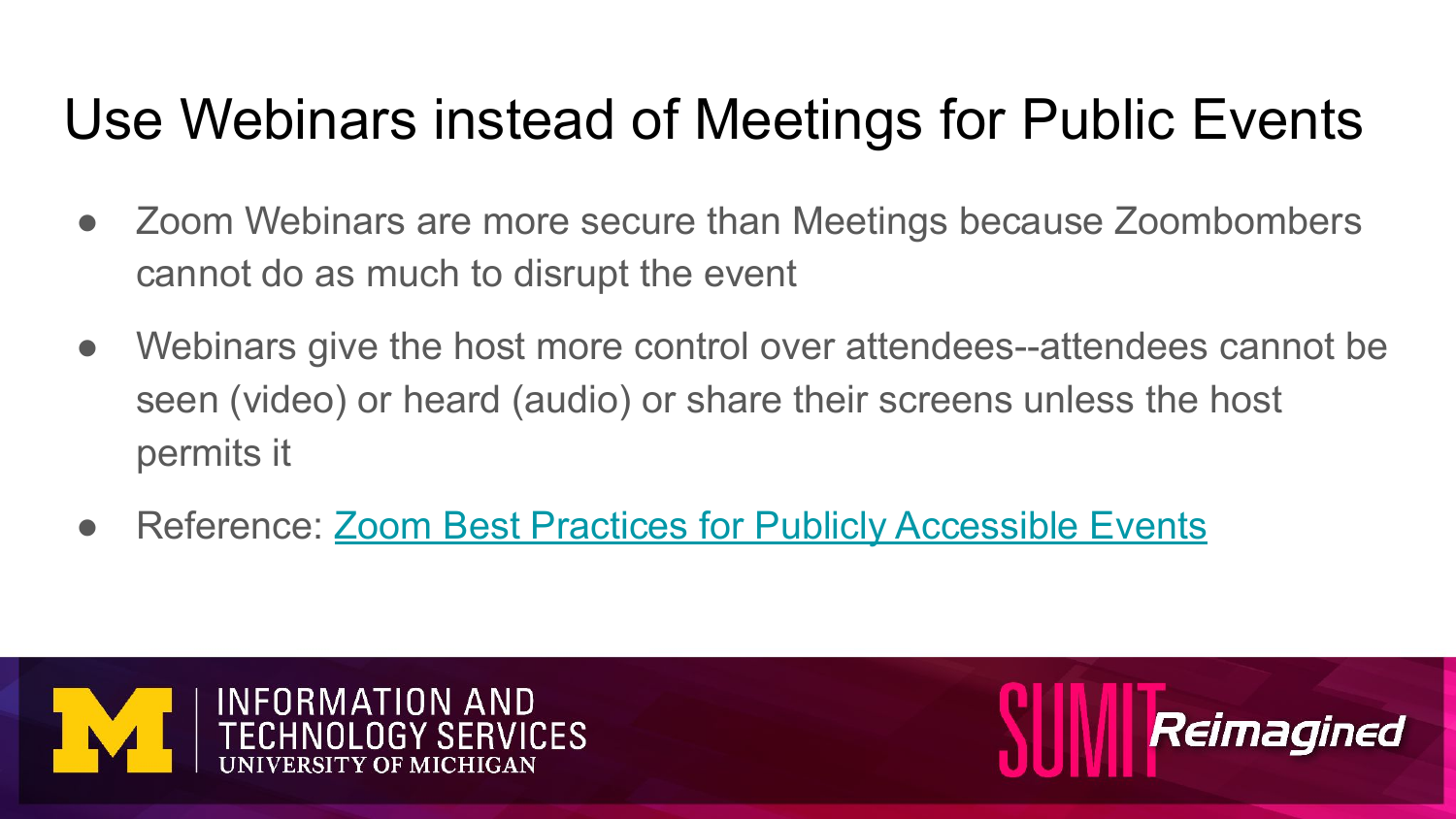#### Selected updates since March 2020: Access

- *Mar/Apr 2020*: U-M created the [University of Michigan Users](https://teamdynamix.umich.edu/TDClient/30/Portal/KB/ArticleDet?ID=3328) option in Require Authentication (only U-M Zoom users can join, must log in)
- *May 2021*: [All U-M Zoom meetings must be secured](https://teamdynamix.umich.edu/TDClient/30/Portal/KB/ArticleDet?ID=4589) with a security option (Require Authentication, Waiting Room, Passcode)
- *~Feb 2021*: hosts may grant an [Authentication Exception](https://teamdynamix.umich.edu/TDClient/30/Portal/KB/ArticleDet?ID=4580) to specific users to allow them to bypass the Require Authentication setting ○ Helpful when most attendees will be U-M, but a few won't, such as quest speaker
	-



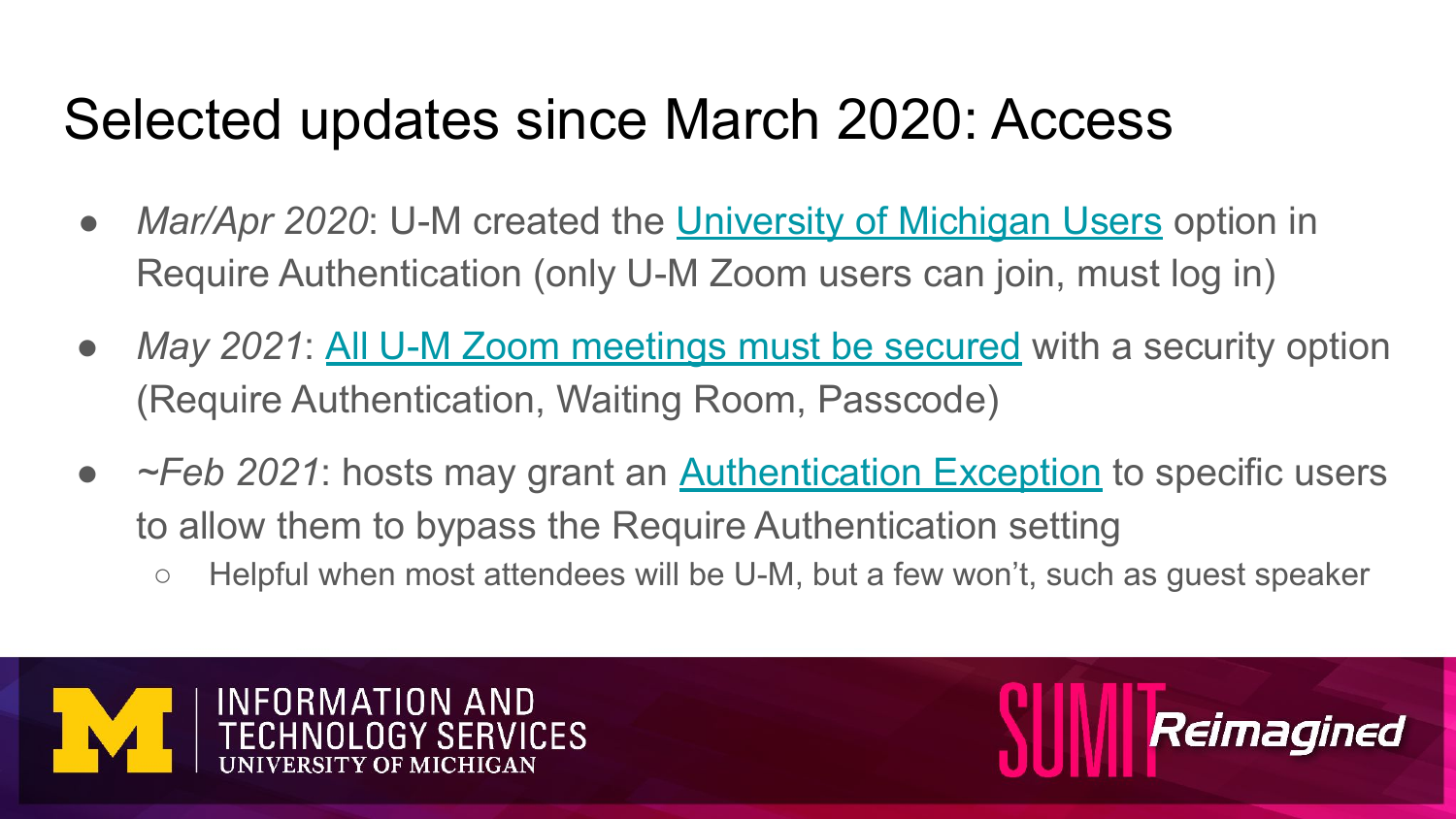#### Selected updates since March 2020: Other

- *Mar 2020, Aug/Sep 2020, Mar 2021*: U-M education campaigns about Zoom security (emails, live trainings[/recordings](https://its.umich.edu/communication/videoconferencing/zoom/training))
- *~Summer 2020, continued to refine since*: Zoom created the Security section of the in-meeting toolbar to allow hosts easy access to proactive and reactive security controls in the meeting
- Aug 2020: Default settings for new cloud recordings (host can change) set to [limited to U-M Users](https://teamdynamix.umich.edu/TDClient/30/Portal/KB/ArticleDet?ID=3319) and [only the host can download](https://teamdynamix.umich.edu/TDClient/30/Portal/KB/ArticleDet?ID=3314)



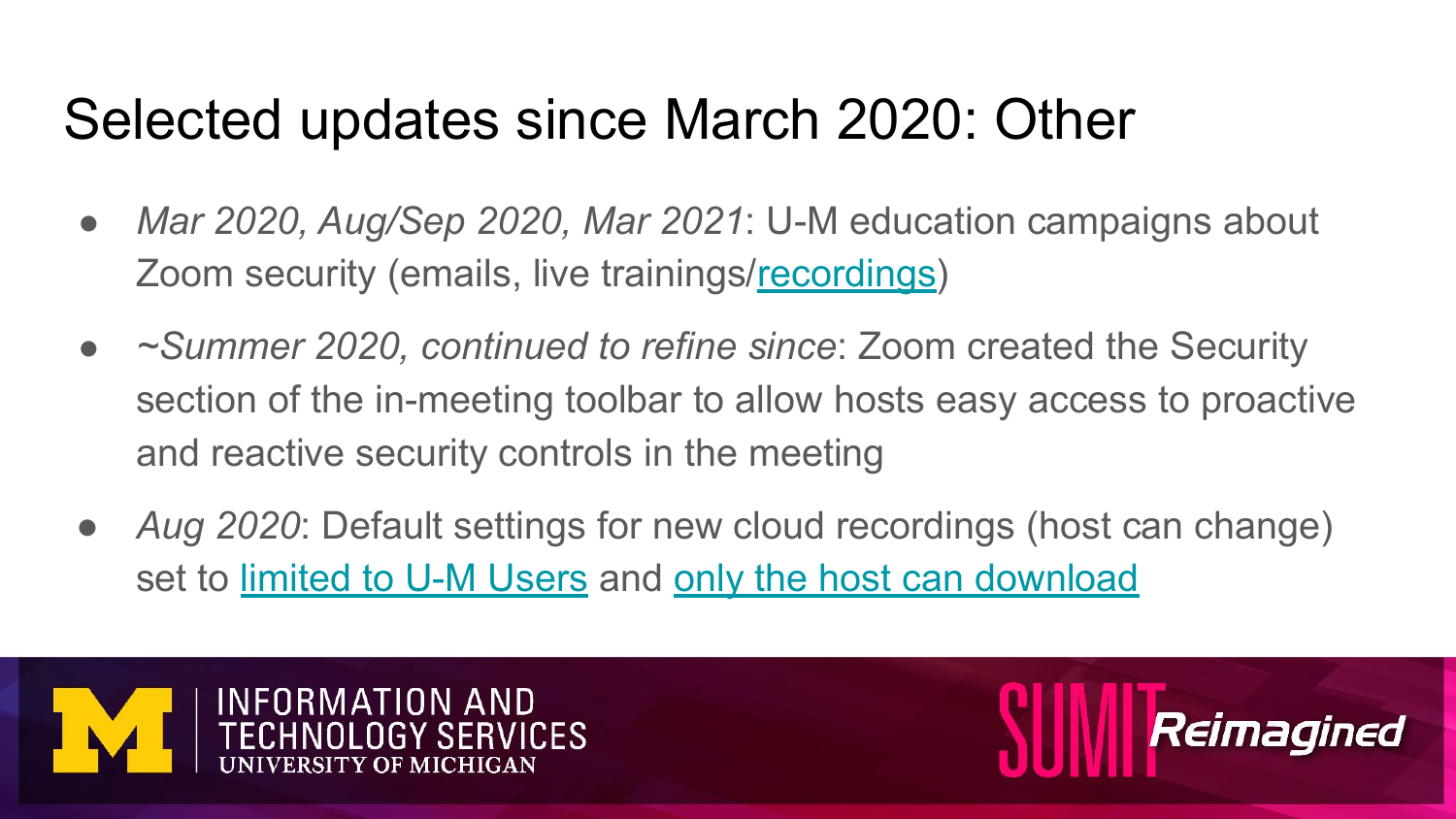#### What to do if you get Zoombombed

- Major disruption (e.g. multiple disruptors): **Suspend Participant Activities** via [In-Meeting Security options](https://support.zoom.us/hc/en-us/articles/360041848151-In-meeting-security-options)
- Minor disruption: **Remove** disruptor via In-Meeting Security Options
- Email  $\frac{security(@umich.edu)}{sclu}$  and include as much info as possible (meeting/webinar URL, host uniqname, date/time, names of disruptors, nature of disruption, etc)
- Reference: [How to Secure Meetings and Webinars](https://its.umich.edu/communication/videoconferencing/zoom/how-to-secure-meetings)



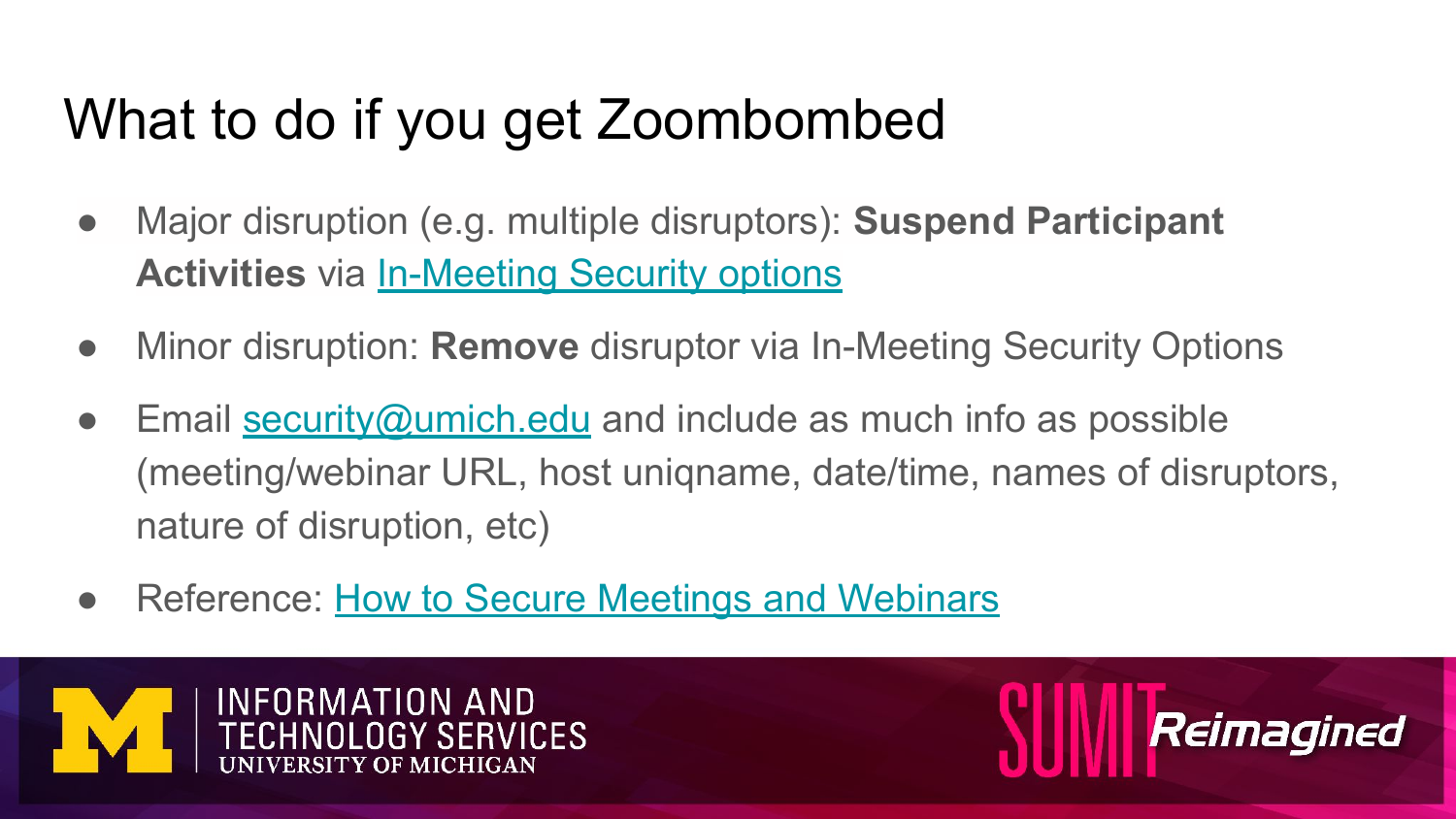#### Impact

- Zoombombing reports at U-M have gone down steadily over time, particularly since requiring at least one security option in May
- U-M community members have been getting better at securing their meetings and choosing the right security option for them

Reimagined

New features allow meetings and webinars to be secure without sacrificing engagement and productivity

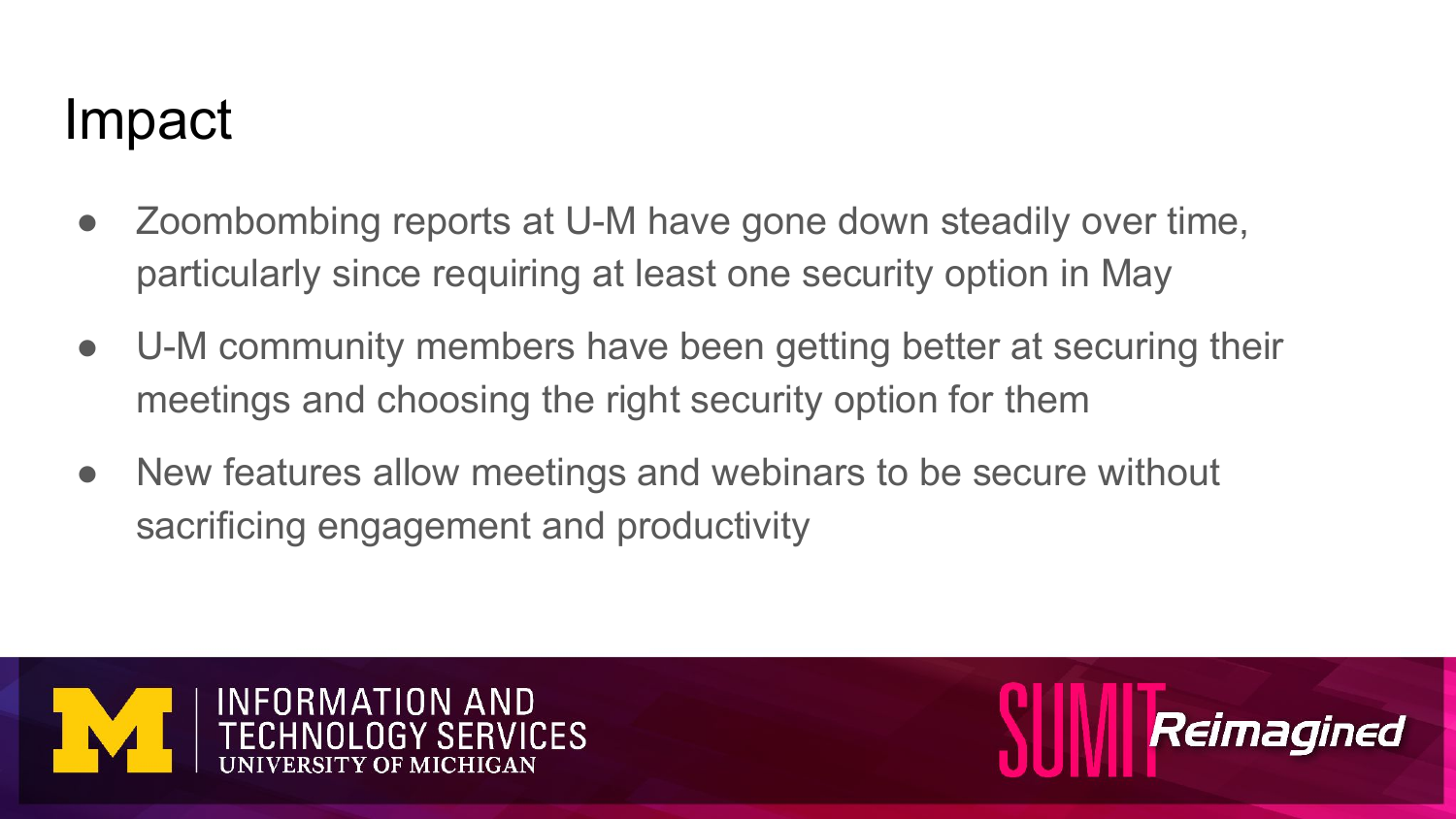## My Zoom Data: Privacy in Zoom



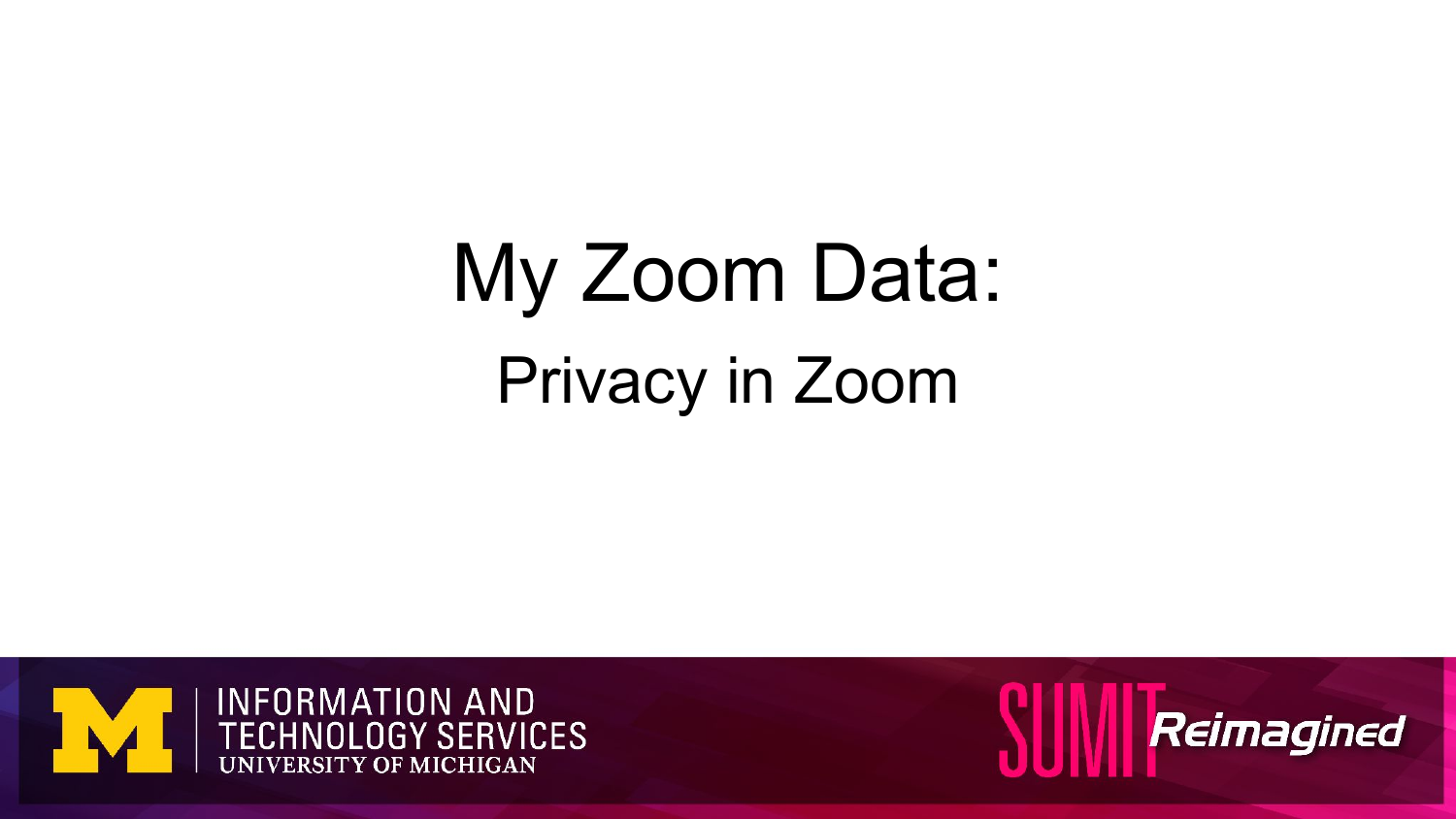#### What can Zoom do with my data?

U-M has contracts and agreements with Zoom that specify:

- They are required to secure and protect U-M data.
- They can only use U-M data to help them run and improve their services.
- They may not sell or rent U-M data.
- U-M owns the data.

Reference: [Videoconferencing Privacy, Security, and Compliance](https://safecomputing.umich.edu/privacy/privacy-u-m/videoconferencing)



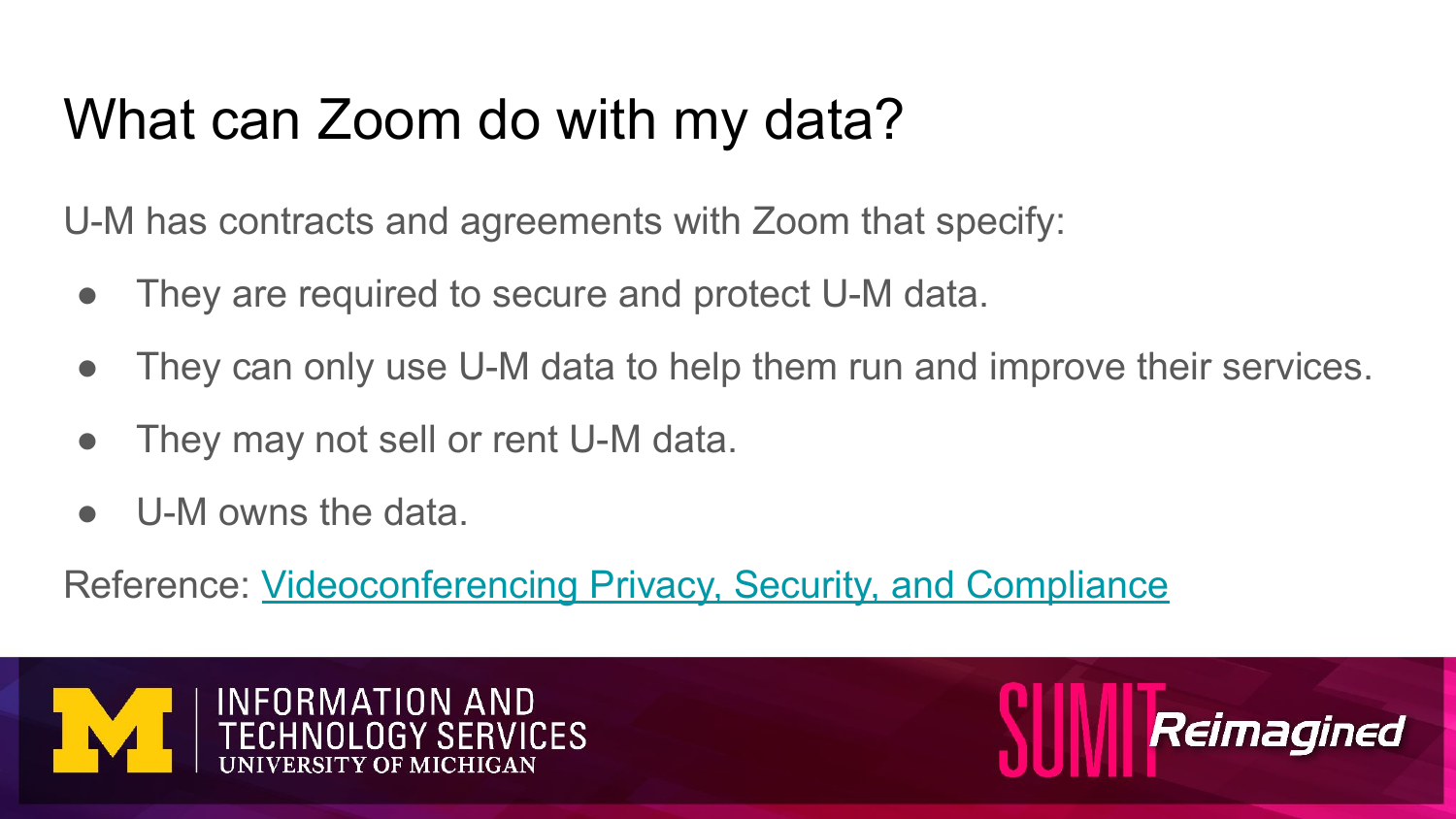#### What can U-M and instructors do with my data?

- U-M admin access to your data is outlined in **Privacy and the Need to** [Monitor and Access Records \(SPG 601.11\)](https://spg.umich.edu/policy/601.11)
- Recordings (in class or virtual) where students can be identified are:
	- Regulated by the Family Educational Rights and Privacy Act (FERPA)
	- Subject to state privacy laws that prohibit or limit recording conversations without consent.
- Reference: [Videoconferencing Privacy, Security, and Compliance](https://safecomputing.umich.edu/privacy/privacy-u-m/videoconferencing)



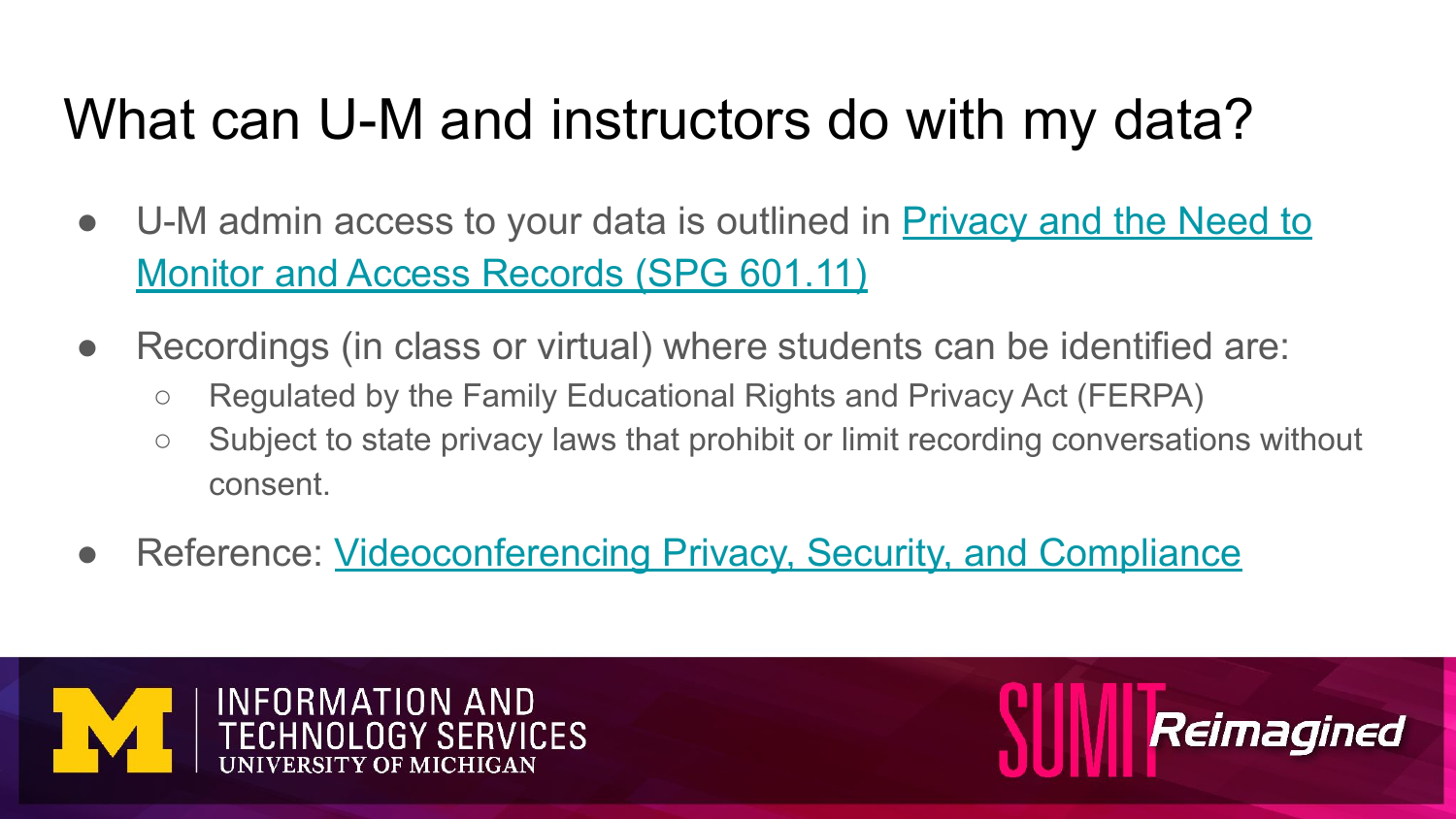#### Instructors' responsibilities in recording classes

- Instructors can record class activity if they notify students (with reasonable notice and option to opt out)
- Instructors can share recordings of class activities with students in the class, but must obtain students' written consent before sharing more broadly
- Reference: [Recording Class Activities: \(Some\) Rules of the Road](https://safecomputing.umich.edu/privacy/privacy-u-m/videoconferencing/recording-privacy-concerns)



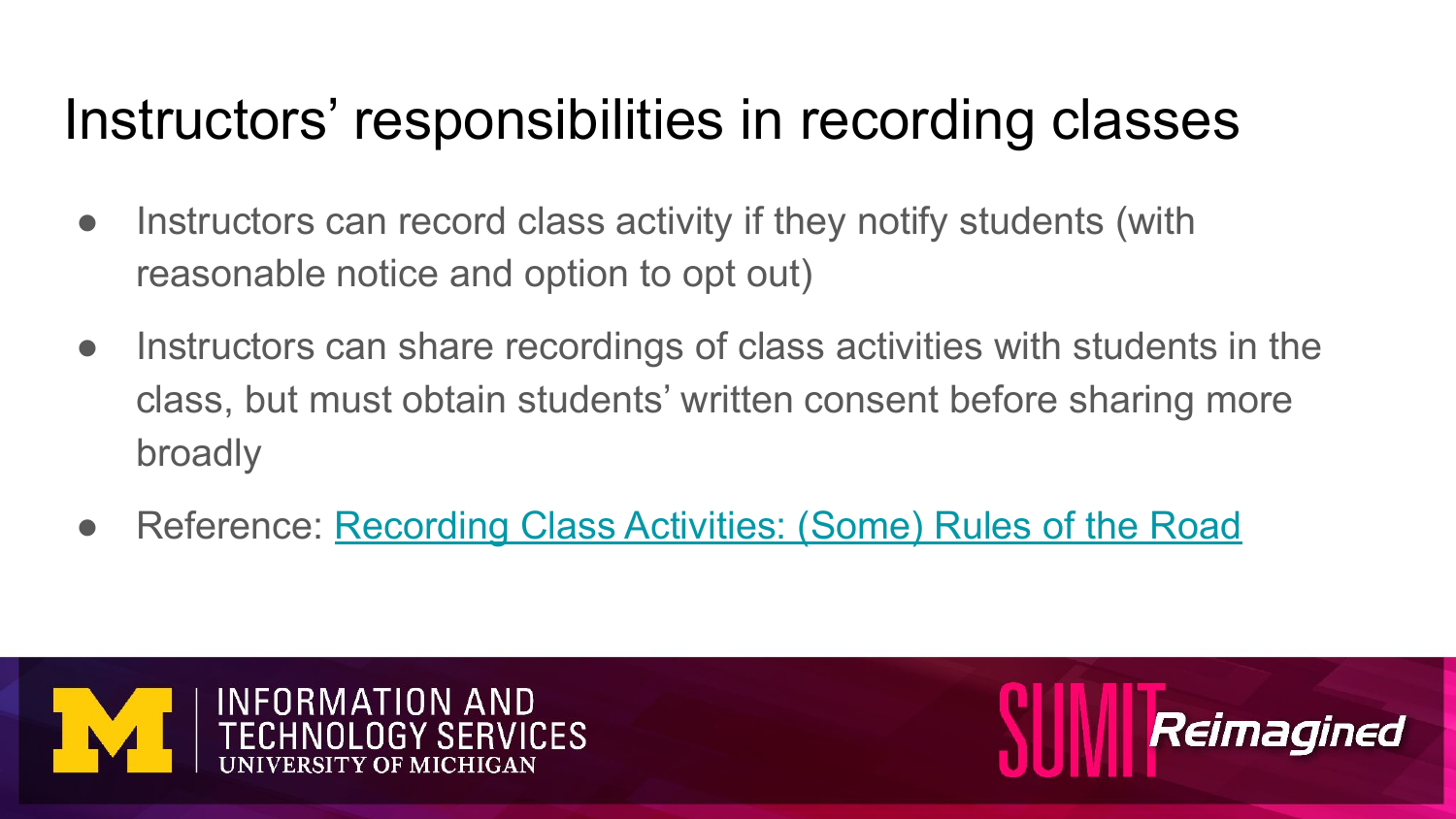#### What controls do I have over my privacy in Zoom?

- You can choose to turn off your video in a Zoom meeting to avoid being seen
- You can choose to not speak/mute audio in a Zoom meeting to avoid being heard
- Being recorded:
	- When recording is started in any U-M Zoom meeting, all participants receive both an audio and a visual notification
	- Participants are prompted to consent to being recorded
	- Participants have the opportunity to withhold consent and instead leave the meeting; by remaining in the meeting, they are providing consent to be recorded